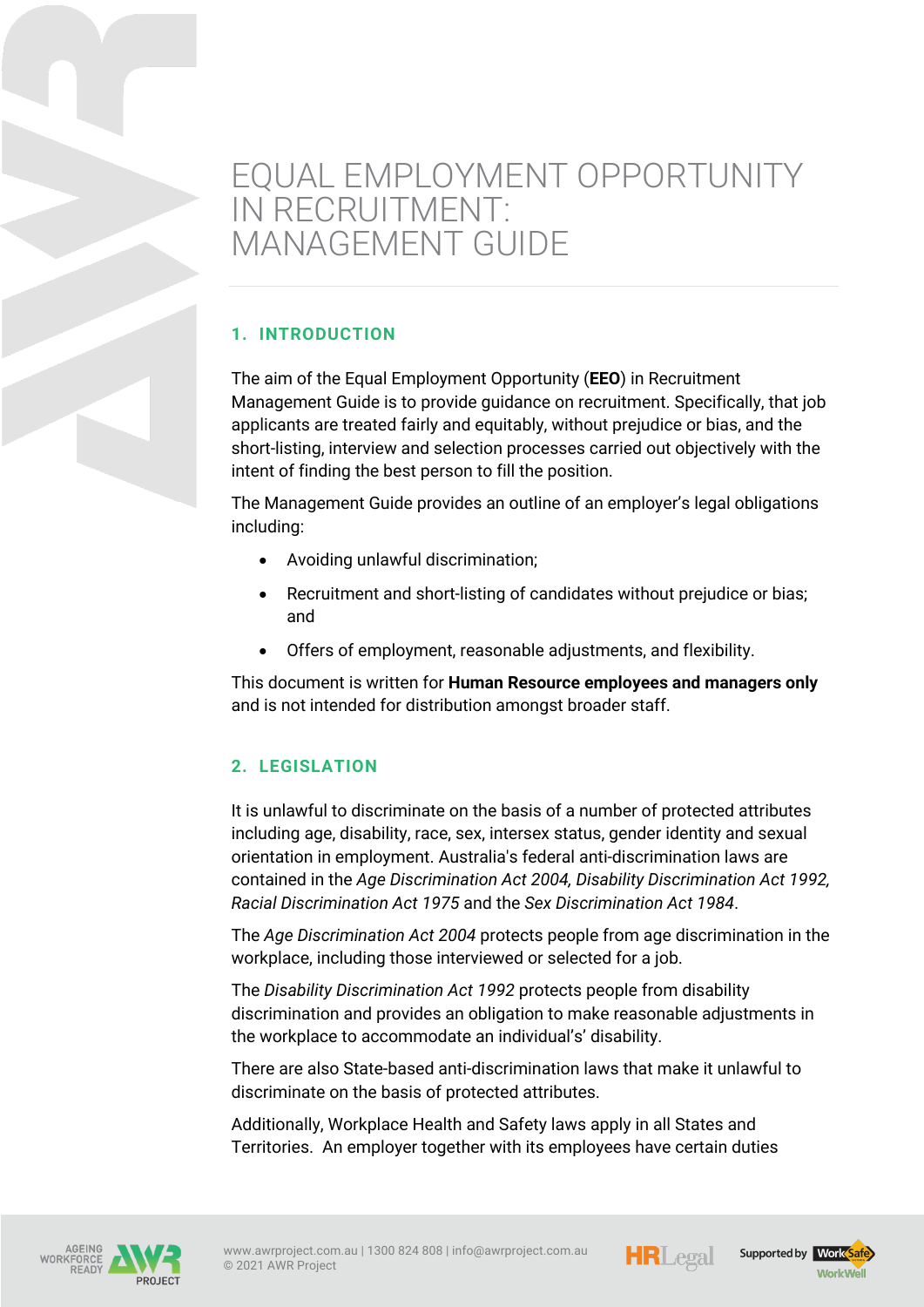regarding safety under this legislation and other relevant legislation in the State or Territory where they work.

# **3. AN EMPLOYER'S LEGAL OBLIGATIONS**

Legal obligations start with the pre-employment processes and include:

- Ensuring recruitment decisions are not made for discriminatory reasons (i.e. refusal to recruit is not based on age, gender, etc);
- Considering whether reasonable adjustments may be necessary in the workplace for the recruitment of staff with a disability (physical or psychological); and
- Ensuring employees can perform their work safely.

Employers are additionally required, so far as is reasonably practicable, to provide a safe and healthy workplace for employees.

It is not against the law to not employ someone for a position if they unable to perform the inherent requirements of the job because of a disability. However, employers will need to ascertain what are the essential parts of a role that a person has to be able to do in the job in order to make this judgment.

The 'inherent requirements' of the job are the key physical, cognitive and psycho-social demands of a role. They are characteristics or essential requirements of the employment, as opposed to peripheral requirements.

The risks in not managing the legal risks in the recruitment of employees are not only a breach of legislation but may also result in workers' compensation claims, general protections, or unlawful discrimination claims.

#### **4. LEGAL RISKS – AGE DISCRIMINATION**

Age discrimination may occur during the recruitment process.

Stereotypes about older workers can influence the decisions that employers make during the life cycle of an employee, including recruitment, promotion, training, retirement, and redundancy.

Organisations that take steps to tackle age discrimination can help attract, motivate, and retain good staff. It also enhances reputation as an employer of choice.

Age discrimination happens when someone is treated unfairly or denied an opportunity because of their age. Discrimination can be direct or indirect.

**Direct discrimination** occurs when a person is treated less favourably because of their age than someone in another age group would be treated in the same situation.





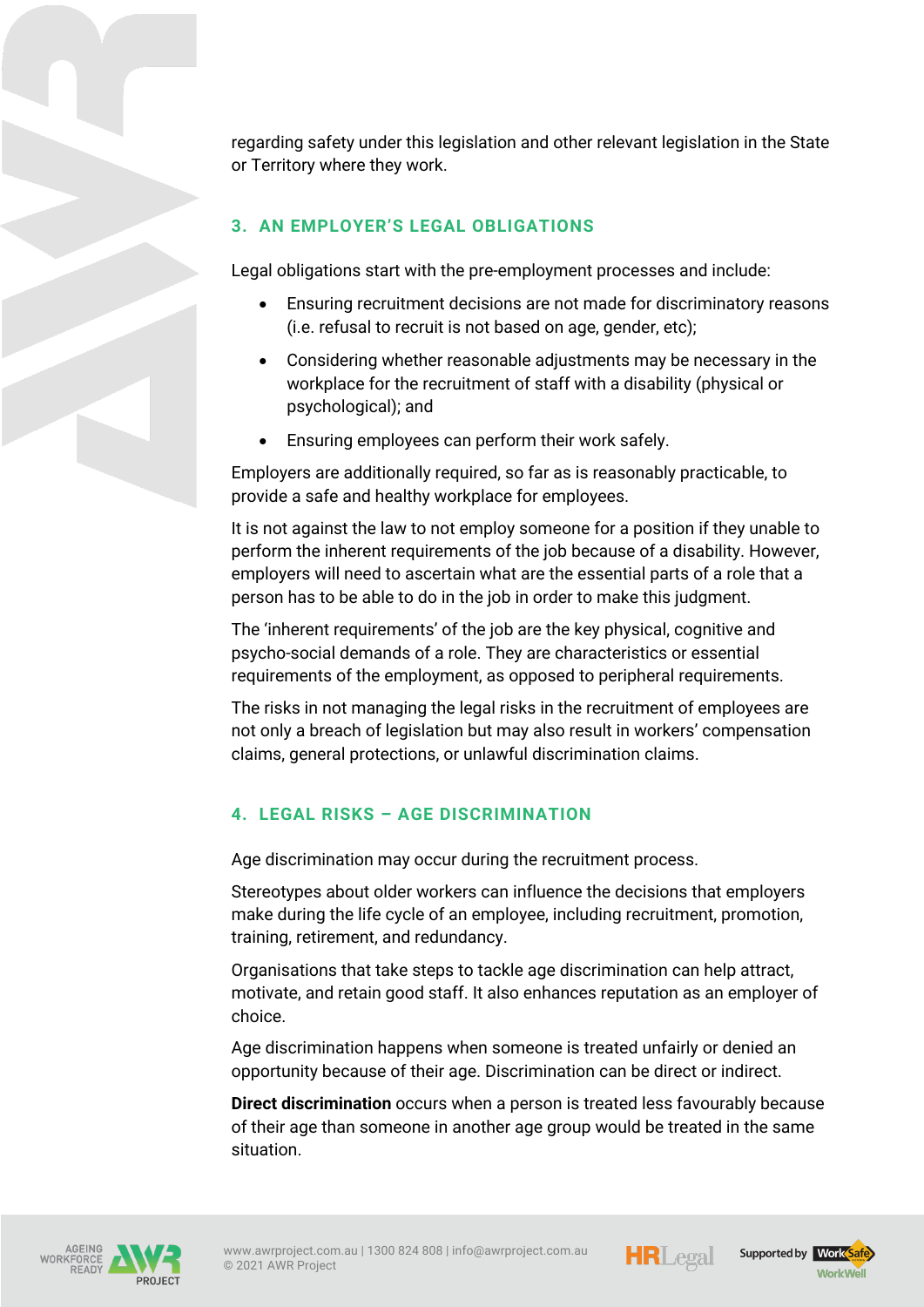For example, it could be direct age discrimination if a person is not recruited because it is assumed that, because of their age, they would not be able to adapt to new technology or learn new skills.

**Indirect discrimination** occurs when there is a rule or policy that is the same for everyone, but which has an unfair effect on people of a particular age.

For example, it could be indirect discrimination if a job advertisement requires 20 years of experience if this is not necessary to do perform the job. It could mean that younger workers are not considered for the role.

# **5. WHAT CAN EMPLOYERS DO TO MANAGE THESE RISKS?**

As best practice, employers should promote the principles of equality and diversity in all its dealings with employees, workers, job applicants, clients, customers, suppliers, contractors, recruitment agencies and the public.

It is a legal requirement that employment decisions are not made for discriminatory reasons. This means that individuals are recruited for a role because they are the best person for the job regardless of sex, gender history, marital status, pregnancy, family responsibility, sexual preference, race, age, impairment, or religion.

Employers can take a number of steps to ensure a fair and unbiased recruitment process. The following are examples of best practice for employers during the recruitment process.

#### **JOB ADVERTISEMENTS**

Consideration should be given to the tone and the wording of the job advertisement, and where the job is advertised.

For example, the Company should aim to develop a strategy that reaches a diverse pool of job applicants where possible, and avoid using discriminatory language or requirements.

If applicable, ensure recruitment consultants are fully briefed on requirements and have a good understanding of equal opportunity and anti-discrimination principles.

#### **POSITION DESCRIPTIONS**

It is best practice to ensure that advertisements, position descriptions and recruitment activities are positioned to attract candidates from diverse backgrounds and will appeal to employees of all ages, of both men and women alike, and those returning from parental leave.







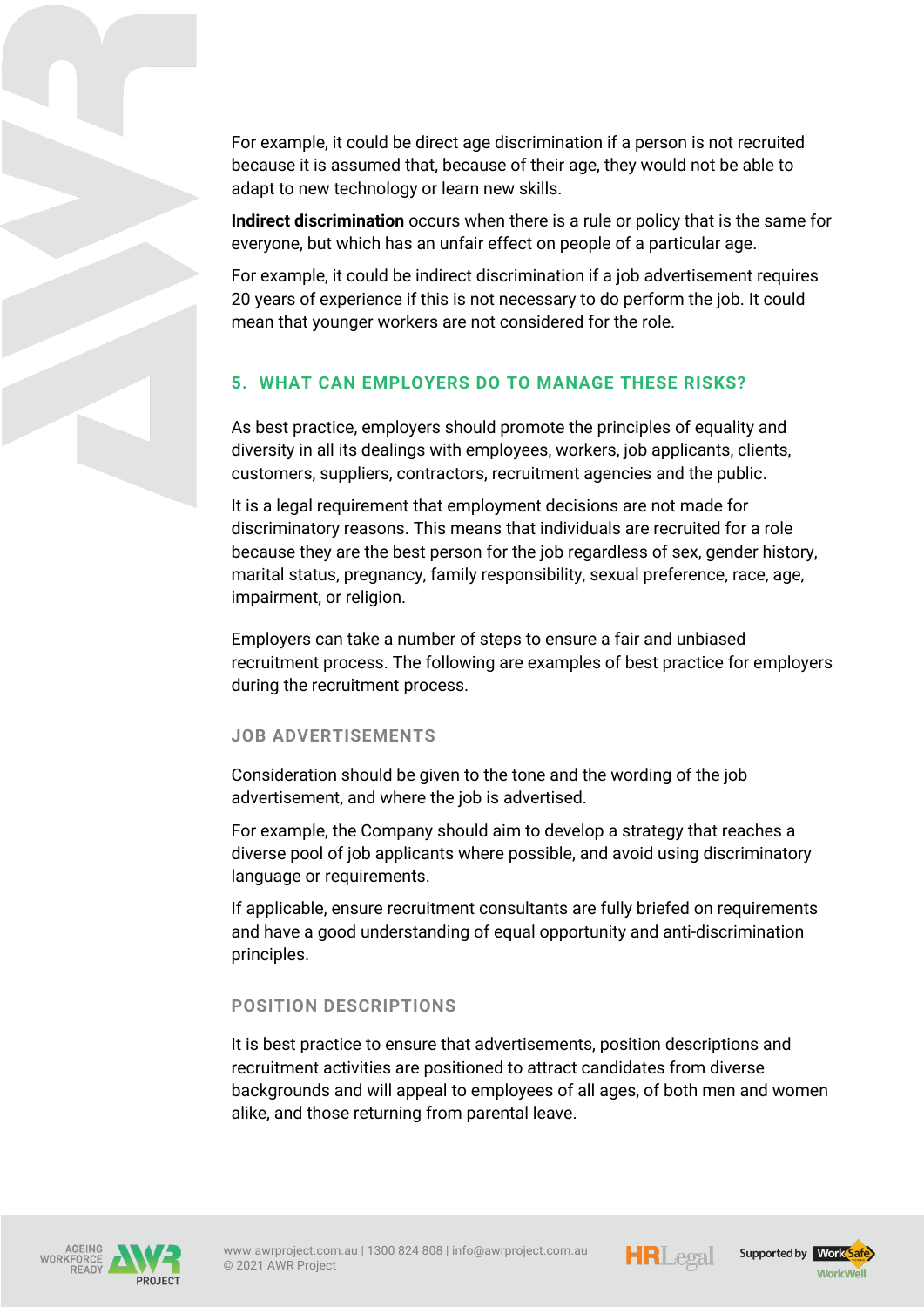It is recommended that job advertisements and role descriptions should clearly set out the inherent requirements of the role including any or cognitive requirements, certifications, or licences.

For example, the physical inherent requirements for a bus driver may include:

- Constant sitting when driving bus;
- Constant bilateral use of upper limbs/hands to operate steering wheel and controls (gears and controls located on the right side of the steering wheel);
- Constant movement of neck and head to maintain vision of driving environment;
- Occasional unilateral upper limb use to position wheelchair access ramp (requires minimal force);
- Occasional static bending to operate wheelchair access ramp and luggage compartment;
- Frequent left upper limb reaching at shoulder height to extract tickets; and
- Frequent upper limb use to operate screen for producing tickets and changing destinations.

It is recommended that selection criteria be developed that is consistent with the actual job requirements and duties.

Best practice includes:

- Clearly distinguishing between the inherent requirements of the job ('essential' criteria) and the desirable criteria (those that will help to do the job);
- Determining whether formal qualifications and licences (driver's licence, etc) are essential to the job;
- Ensuring that certain skills such as length of experience, age, English language ability, etc  $-$  are essential for performance of the job and not arbitrary or based on stereotypes; and
- Being specific when describing the skills required, for example, "communication skills" could be detailed as "communication skills in dealing with a wide range of customers and customer responses".

#### **SELECTION CRITERIA**

Selection criteria should be reviewed for each role that becomes available, in respect to the specific qualifications, licenses, knowledge, skills and abilities applicable to that position.







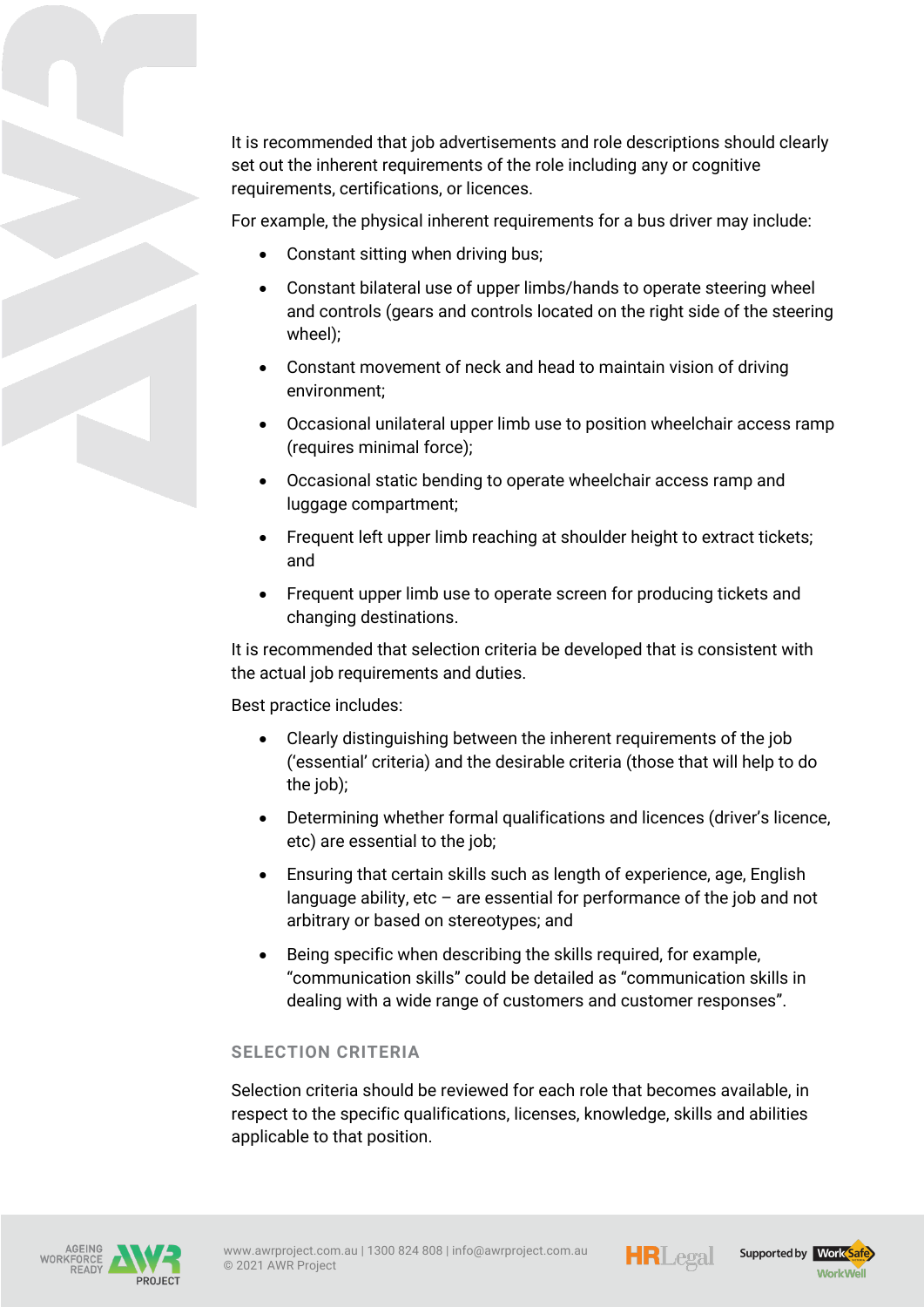All selection criteria must meet the legislative requirements of Equal Opportunity and Anti-Discrimination legislation.

Best practice provides that hiring decisions are based on a number of factors including:

- The applicant's relevant qualifications, certifications, licenses etc;
- The applicant's previous employment and experience, skill set, knowledge and potential organisational and team fit;
- The applicant's results relating from aptitude/psychometric testing (where appliable);
- The applicant's ability to obtain a satisfactory police check, preemployment medical and, Working with Children Check (where applicable); and
- Reference checks.

It is unlawful for hiring decisions to be based on:

- The applicant's nationality, country of birth or travel history;
- The applicant's sex, gender identity or sexual orientation;
- The applicant's marital status or history, number of dependants or family situation;
- The applicant's age; and
- Any other factor that contravenes Equal Opportunity or Anti-Discrimination legislation.

# **SHORT-LISTING**

It is recommended that a checklist of the criteria for the role be compiled and used objectively to comparatively assess the merits of each applicant. Once the priority list for selection criteria is created, this should be applied consistently to all applications.

Best practice provides for applicants to be short listed s firstly on essential qualifications and then on desirable qualifications. If appropriate, seek more information from applicants.

Best practice is for the recruitment decisions and the reasons for them to be documented.





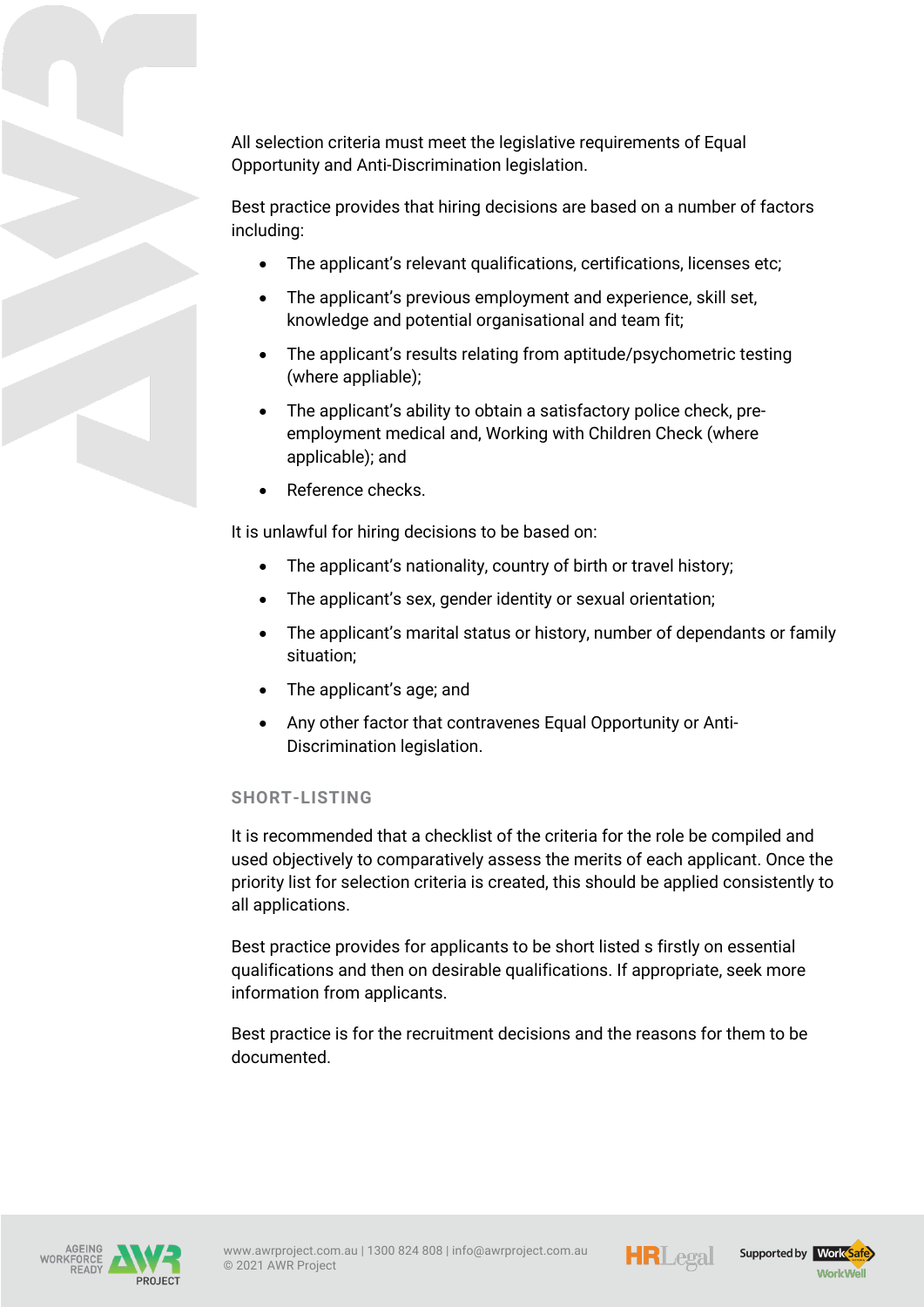## **INTERVIEW PROCESS**

The legal duty for employers to make reasonable adjustments can arise at any point during the recruitment process, including the interview process. An employer should therefore check if any job applicants require specific arrangements to participate in the interview (e.g. physical access, etc).

To minimise the legal risk, it is best practice to ensure consistency and fairness in the interview questioning.

The selection panel is entitled to ask applicants whether they can meet the inherent requirements of the job (physical duties, etc). It is also appropriate to ask people with a disability if they require any adjustments to be made in order to perform the job.

It is unlawful for the interview panel to make assumptions about a person's ability to do the job based on physical characteristics. Invasive or irrelevant interview questions should not be asked.

It is recommended that the interview panel keep records of questions and answers. If the applicant is unsuccessful, personal information should not be retained on file unless it is directly relevant to the decision not to hire.

The same interview process should be used for all the candidates interviewed for a position, so that they can be compared objectively and without bias or prejudice.

### **PRE-EMPLOYMENT TESTING**

Following a successful first interview, candidates may be required to undertake relevant testing related to the position. The following examples promote best practice (and in some instances are legal requirements) in ensuring a job applicant can safely perform their role:

- Police Check
- Pre-Employment Medical Check
- Online Safety Assessment
- Legal Right to work in Australia i.e. Birth Certificate, Certificate of Citizenship or Passport with Visa details
- Working with Children Check (Driver positions)
- Current Statement of Demerit points (Driver positions)
- Current Drivers' Certificate (Driver positions)
- Psychometric testing



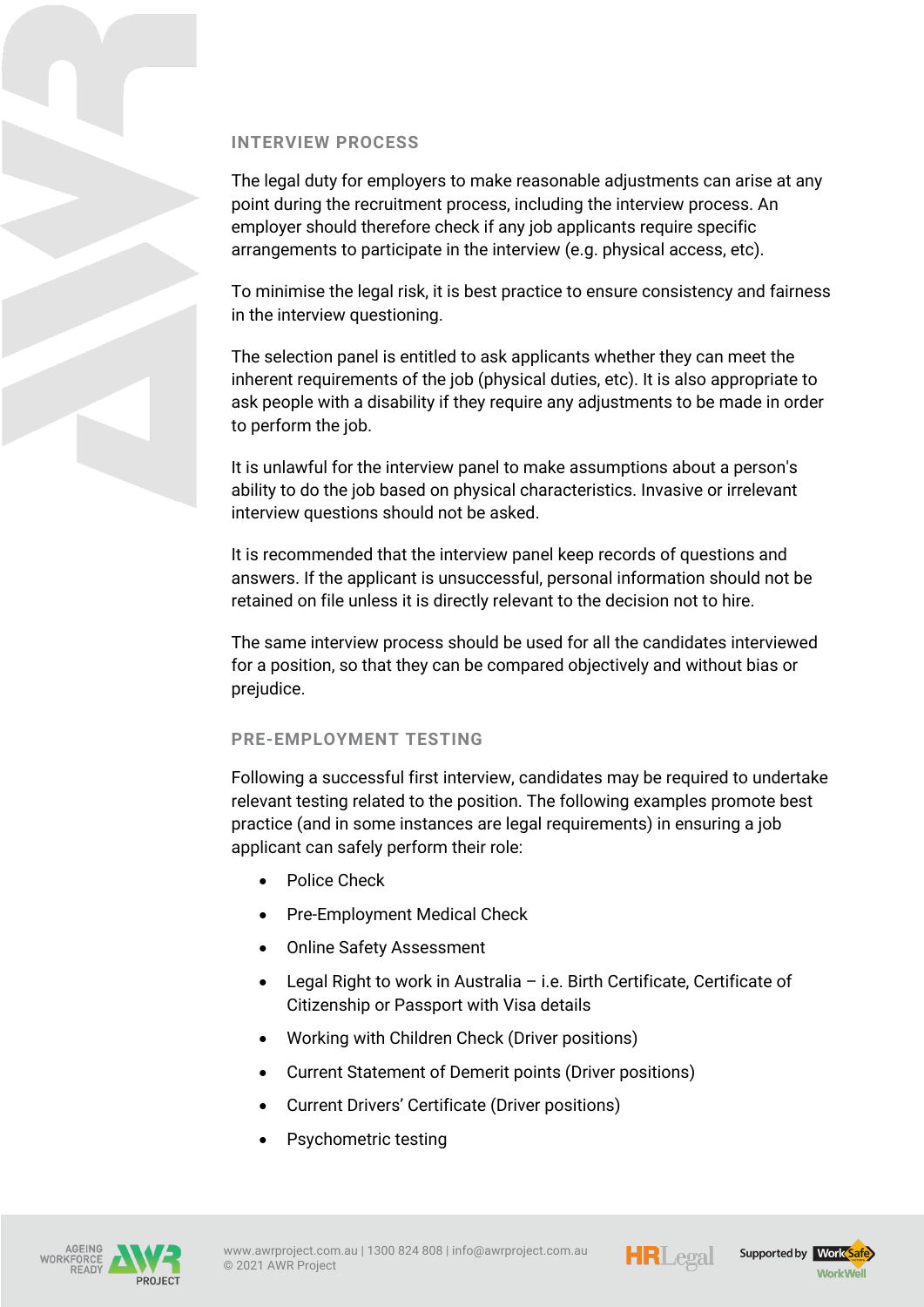- Drug and/or alcohol testing
- Hearing testing

## **PRE-EMPLOYMENT ASSESSMENTS**

Pre-employment assessments are aimed at ascertaining an employee's capacity to fulfil the inherent requirements of their role.

The pre-employment assessment is not a legal pre-condition to employing an individual, but instead it assists an employer with complying with their overall health and safety legal obligations to provide a safe workplace so far as is reasonably practicable. It is recommended that the pre-employment assessment:

- Ask whether the individual has any pre-existing injuries or conditions that prevent them from fulfilling the inherent requirements of their role or that put them at risk of an exacerbation/other risk to their health and safety; and
- In the case of organisations based in Victoria, Tasmania or Queensland, refer to the potential consequences of failure to disclose an injury or condition under workers' compensation law. For example, in Victoria, refer to specific consequences under section 41(2) of the Workplace Injury Rehabilitation and Compensation Act 2013 if false/misleading disclosure made (i.e. possible denial of workers' compensation if exacerbation of pre-existing injury/condition).

It may be necessary for job applicants to be medically assessed if there are potential health risks involved in performing the job.

Employers must ensure only information relevant to the position the applicant is applying for. Legally, such information must only be collected with the applicant's consent, and the applicant should be made aware if the information will be shared with a third party (eg an independent assessor). It may be necessary to seek advice on privacy obligations to ensure this is properly managed.

Employers must ensure strict confidentiality in seeking, receiving and storing medical information in line with privacy and other relevant legislation.

#### **SELECTION OF PREFERRED CANDIDATE**

The interviewers should reach a consensus on the selection of the preferred candidate by focusing on the selection criteria.

It is recommended that applicants be ranked according to performance against essential and desirable requirements. All information should be assessed









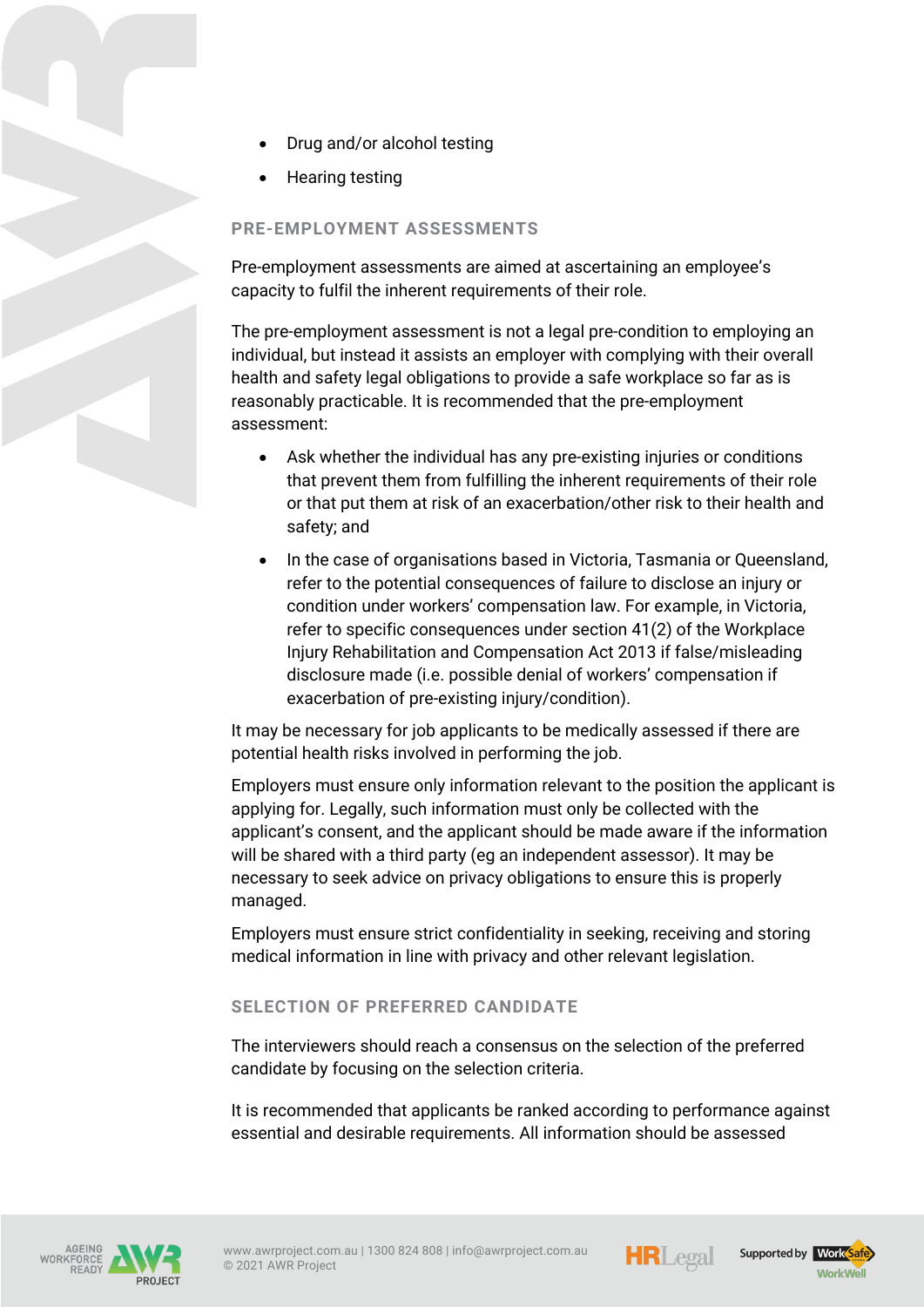including the application form, interview, referee's reports, pre-employment testing etc.

It is recommended that employers obtain reference checks and develop a standard referee reporting form that matches the selection criteria.

To minimise allegations of discriminatory decisions being made, it is recommended that an employer make a record of the recruitment decisions made and the reasons for them.

If requested, it is good practice to provide constructive feedback to unsuccessful applicants on their performance against the selection criteria.

# **OFFER OF EMPLOYMENT**

Before an offer of employment is made, it is best practice that documentation be gathered to confirm the following:

- The applicant has completed an application form and has been interviewed by the relevant people;
- The applicant has passed the relevant pre-employment checks;
- If the applicant is applying for a driving role, a Working with Children Check has been applied for and the applicant holds a current licenses; and
- Legal right to work in Australia has been verified and a copy provided.

Once it is confirmed that the documentation is in order, and the recruitment process is complete, a verbal offer of employment can be made to the prospective employee by either the manager of the relevant department, or by a Human Resources team member.

Upon acceptance of the verbal offer of employment, Human Resources can then complete the relevant contract of employment and send it to the new employee.

# **REASONABLE ADJUSTMENTS**

Where pre-employment screening reveals that a job applicant has a disability that may impact their ability to fulfil the inherent requirements of the role for which they are applying, an employer has a legal obligation to consider if there are any reasonable adjustments that could be made to enable them to safely fulfil those requirements should they be employed.

Employers are legally obliged to make reasonable adjustments to allow a person with a disability to perform the role safely unless such an adjustment would result in 'unjustifiable hardship' to the employer.







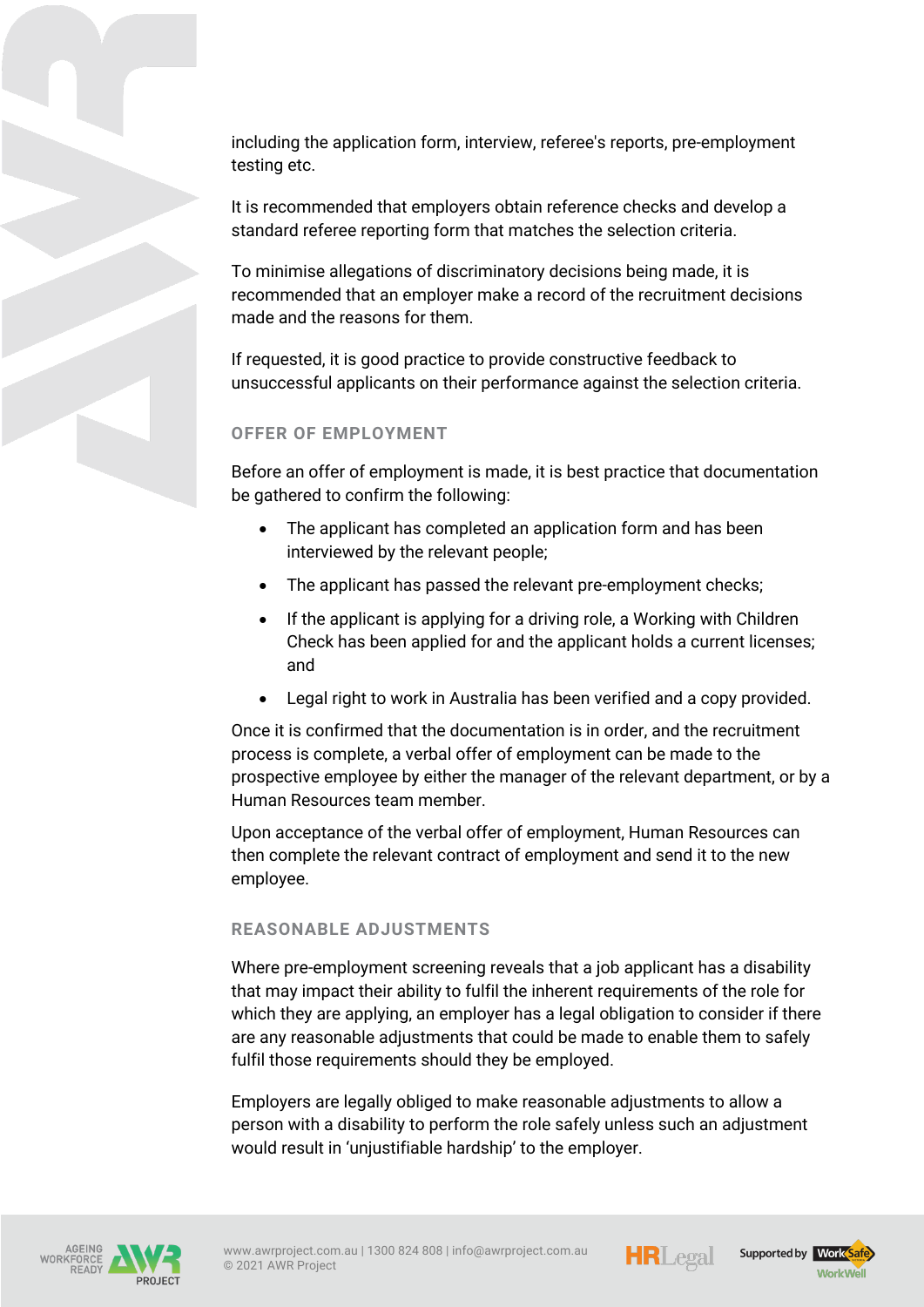It is a defence to a claim of unlawful discrimination if the reason for the discrimination is that the person cannot fulfil the inherent requirements of the role – the "inherent requirements defence".

For further information on reasonable adjustments, see the Fitness for Work Management Guide.

### **RECRUITMENT FILE**

It is best practice to establish and maintain a recruitment file for the storage of information relevant to the recruitment and selection process for the position.

**NOTE TO EMPLOYER:** *where making modifications to the policy or management guide, please seek legal advice to ensure it meets minimum legal requirements.*